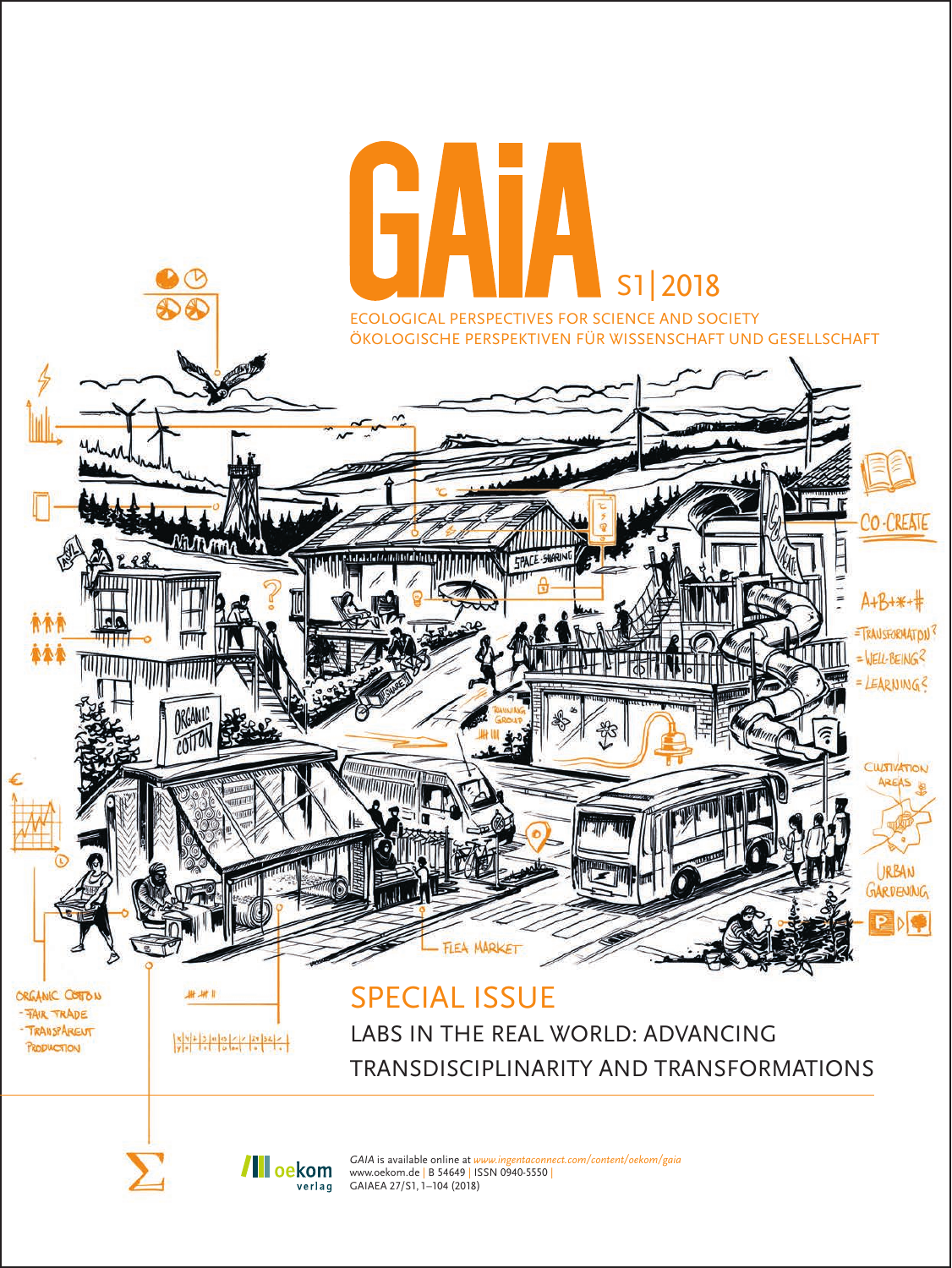# **How Much of the Real-World Laboratory Is Hidden in Current Transdisciplinary Research?**

*The concept of real-world laboratories is difficult to distinguish from the concept of transdisciplinary research. Thus, the question has arisen: to what extent is the real-world laboratory* 

> *truly novel? If transdisciplinary research is considered a process providing only socially robust knowledge and orientation (instead of solutions), then the real-world lab could be thought of as a model in which evidence-supported solutions can be tested and adjusted, and progress can be achieved.*

*Sebastian Rogga, Jana Zscheischler, Nadin Gaasch*

**How Much of the Real-World Laboratory Is Hidden in Current Transdisciplinary Research?** | *GAIA* 27/S1(2018): 18 – 22 **Keywords:** real-world labs, sustainability science, sustainable land management, transdisciplinarity, transformative research

- he appearance of real-world laboratories (RwLs) is the most The appearance of real-world laboratories (RwLs) is the most<br>recent step among many that trace the evolution of scientific approaches seeking to acquire scientific knowledge and changing behaviours of people and institutions toward sustainability by real-world experimentation (e.g., Sengers et al. 2016, Schäpke et al. 2017). Not only has the RwL concept rapidly gained attention in the theoretical discussion of transformative research, but it also has found its way very quickly into research practice (e.g., the *BaWü Labs*<sup>1</sup>).

Still, the RwL concept is new and in a finding phase; thus, several detailed methodological and conceptual points remain open (Grunwald 2016, pp. 203ff.). Compared to adjacent approaches, such as intervention research (Krainer and Lerchster 2012), responsible research and innovation (RRI) (Owen et al. 2012) or other forms of experimental approaches in the field of sustainability transitions (Sengers et al. 2016), it remains questionable to what extent the RwL is really novel or instead relabels already existing approaches. In particular, transdisciplinary research (TDR) is dis-

**Contact:** *Sebastian Rogga, MA* | Tel.: +49 33432 82403 | E-Mail: sebastian.rogga@zalf.de

*Dr. Jana Zscheischler* | Technische Universität Berlin | Centre for Technology and Society | Berlin | Germany | E-Mail: jana.zscheischler@zalf.de

*both:* Leibniz Centre for Agricultural Landscape Research (ZALF) | Eberswalder Str. 84 | 15374 Müncheberg | Germany

*Nadin Gaasch, MA* | Potsdam Institute for Climate Impact Research (PIK) | Science Coordination | Potsdam | Germany | E-Mail: gaasch@pik-potsdam.de

*©2018 S. Rogga et al.; licensee oekom verlag.This is an Open Access article distributed under the terms of the Creative Commons Attribution License (http://creativecommons.org/licenses/by/3.0), which permits unrestricted use, distribution, and reproduction in any medium, provided the original work is properly cited.*

cussed as overlapping with current RwL conceptions (e.g., Schäpke et al. 2017, Jahn and Keil 2016, Wagner and Grunwald 2015).

This development is critical, as the discourse on TDR is already characterised by a conceptual plurality and an accompanied confusion among a wider science-practice community that is challenged by the task to implement concepts that are conceived as "fuzzy" (Zscheischler et al. 2017). It may be argued that conceptual plurality counters dogmatism. However, we think a need for clarification cannot be denied.

Here, Jahn and Keil (2016) provided a worthwhile contribution for the discussion in their attempt to differentiate the RwL while integrating it into an ideal TDR process as they suggest to imple ment the RwL as the testing phase of results from preceding TDR processes. Ukowitz's (2017) assumption of "bringing home" the RwL into the TDR concept that has been co-developed by Jahn et al. (2012) may not be entirely unjustified. However, there is good reason for the idea of Jahn and Keil, as it supports profiling both approaches.

In the following, we posit this idea of further developing the model suggested by Jahn and Keil (2016, p.248) and placing RwLs as a fourth optional phase after the established three-phase TDR model. From our point of view, this supports not only an increased conceptual clarification, but it also releases TDR from the imper ative of implementation.

We justify and guide our argumentation with, first, a brief comparison of the two concepts of the RwL and TDR based on a literature review; second, observations from research practice; and third, the aspects of scientific legitimacy and ethics of science.

1 *https://mwk.baden-wuerttemberg.de/de/forschung/forschungspolitik/ wissenschaft-fuer-nachhaltigkeit/reallabore*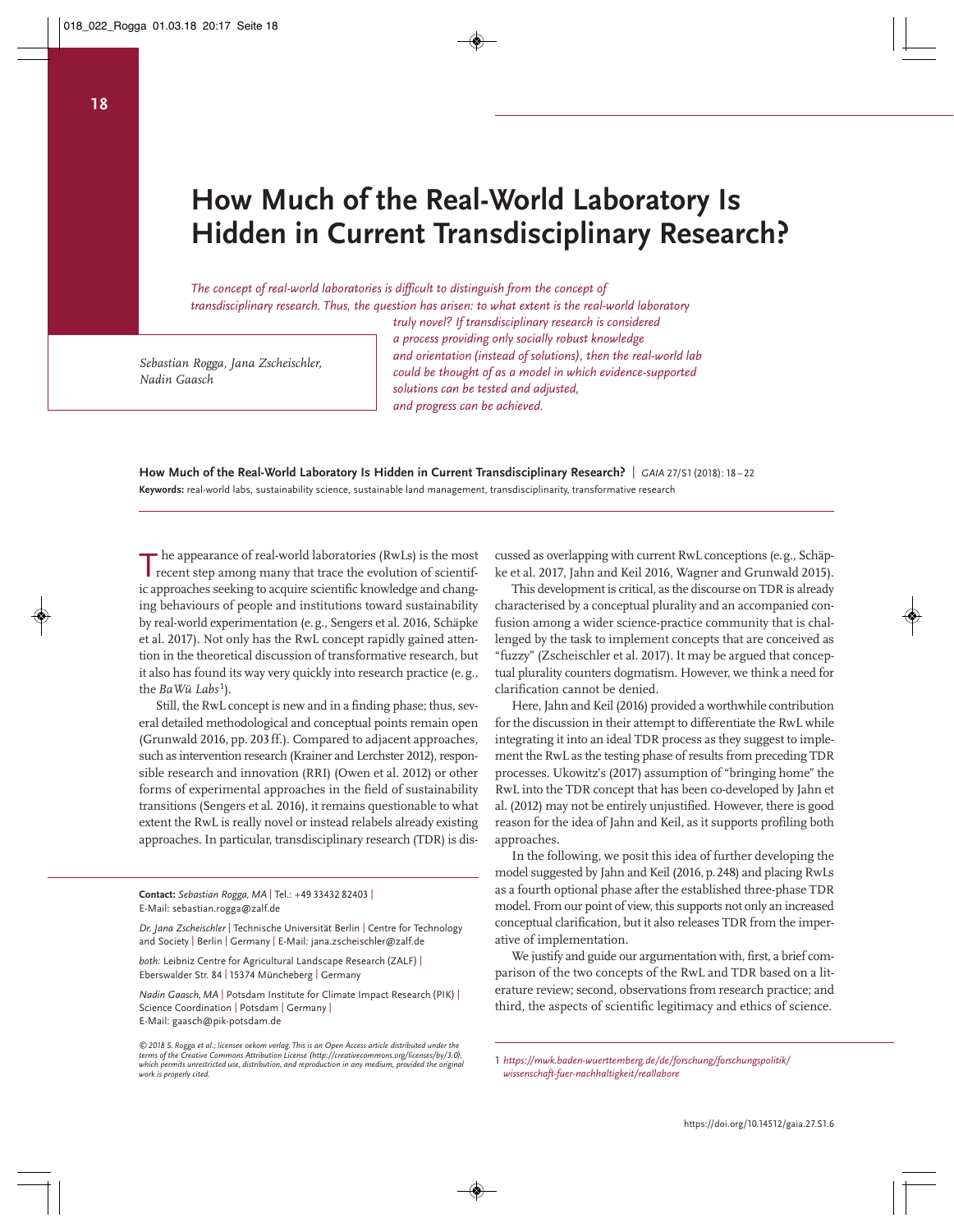| <b>DIMENSION</b>                         | <b>TRANSDISCIPLINARY RESEARCH</b>                                                                                                                                                                       | <b>REAL-WORLD LABORATORY</b>                                                                                                                                                                                                                                         |
|------------------------------------------|---------------------------------------------------------------------------------------------------------------------------------------------------------------------------------------------------------|----------------------------------------------------------------------------------------------------------------------------------------------------------------------------------------------------------------------------------------------------------------------|
| normativity                              | complex real-world problems that are urgent and societally relevant<br>as a guiding research principle (Pohl 2010, Hirsch Hadorn et al.<br>2006), linked to sustainable development (e.g., Scholz 2017) | transformative research (contribution to societal change toward<br>sustainability) (Parodi et al. 2016, Schäpke et al. 2018, in this<br>issue)                                                                                                                       |
| methodology                              | mutual learning and knowledge integration (close linkage to action<br>research methods) (e.g., Carew and Wickson 2010, Jahn et al.<br>2012)                                                             | experiments as research method; methods of action research and<br>intervention science (Parodi et al. 2016, Schäpke et al. 2018, in this<br>issue); transdisciplinary case study approach (Schneidewind 2014)                                                        |
| reflexivity                              | continuous formative evaluation (Lang et al. 2012, Bergmann<br>2005), impact assessment (Hirsch Hadorn et al. 2006), iterative<br>loop learning (Lang et al. 2012, Jahn et al. 2012)                    | recursive learning cycles (on research and impact) (Schäpke et al.<br>2017, Schneidewind 2014, Parodi et al. 2016, Gross et al. 2005)                                                                                                                                |
| beneficiary of results                   | science and (orientations for) practice (Lang et al. 2012, Wiek 2007)                                                                                                                                   | science and practice (Schäpke et al. 2017, Schneidewind 2014)                                                                                                                                                                                                        |
| infrastructure of<br>research activities | protected discourse arenas () that promote learning/thinking<br>(Scholz and Steiner 2015)                                                                                                               | laboratory with spatial and content-related boundaries () a<br>visible, addressable and accessible location (Parodi et al. 2016)                                                                                                                                     |
| participatory level                      | collaboration on equal footing (Jahn et al. 2012) (e.g., mutual<br>problem framing, project design, assessment)                                                                                         | cooperation as minimum standard (Parodi et al. 2016, Schäpke<br>et al. 2018, in this issue)                                                                                                                                                                          |
| scale                                    | multiscale (local/global) (Scholz and Steiner 2015)                                                                                                                                                     | mainly micro-scale (household) and meso-scale (district and city)<br>(Schneidewind 2014, Schneidewind et al. 2018, in this issue)                                                                                                                                    |
| level of intervention                    | socially robust orientation (Scholz and Steiner 2015) or design of prac-<br>ticable problem solutions for society (Hirsch Hadorn et al. 2006)                                                           | action-based implementation (Schäpke et al. 2017, Jahn and Keil<br>2016, Schneidewind 2014)                                                                                                                                                                          |
| transformation<br>impulse                | both direct (applicable solutions for real-world problems;<br>Jahn 2008, pp. 35 ff.) and indirect (through learning and capacity<br>building; Scholz 2017)                                              | both direct (contribution to societal change towards sustain-<br>ability) (Schäpke et al. 2017, Parodi et al. 2016) and indirect<br>(contribution to better understanding of transitions, learning,<br>and capacity development; Schäpke et al. 2018, in this issue) |
| knowledge types                          | systems knowledge, target knowledge, transformation knowledge<br>(Becker and Jahn 2000, Pohl and Hirsch Hadorn 2008)                                                                                    | target knowledge and transformation knowledge (Schäpke et al. 2017,<br>Jahn and Keil 2016)                                                                                                                                                                           |

**TABLE 1:** Comparison of core characteristics of transdisciplinary research and real-world laboratories by a set of different dimensions.

#### **Real-World Lab vs. Transdisciplinary Research**

Different notions of the RwL presently coexist. One fraction describes it as a hybrid form of research that combines knowledge application with knowledge production (Schneidewind 2014, Ukowitz 2017). Others argue that the RwL may lack epistemic function and suggest regarding RwL as the implementing and testing phase of results from preceding TDR processes (Jahn and Keil 2016). Following that perspective, the RwL might be a suitable setting to support mutual learning between science and society, but it likely does not constitute a "new research mode" (Jahn and Keil 2016). At the other end of the discursive spectrum, mutual learning and research in RwL settings are merged as a social science research approach that transfers the laboratory research settings of natural sciences into a social sciences methodology (De Flander et al. 2014, p. 285).

In a currently published review article, Schäpke et al. (2017, see also Schäpke et al. 2018, in this issue) identify five characteristics of the RwL: 1 transformative research, 2. experiments as research method, 3. transdisciplinarity, 4. contribution to societal change, and 5. reflexive learning. In accordance with Parodi et al. (2016), further important qualities are the "normativity" of RwLs toward sustainability and the "interventionist character" of research(ers). Without doubt, this constitutes a useful base for a more precise definition of the RwL concept, but it remains elusive, as these char-

In comparison to the RwL, TDR is traced back to a long phase of terminological discussions. The focus changed from "introspec tive" (TDR as an academic approach aiming at scientific holism) to a transboundary action-oriented research approach for tackling complex real-world problems. In the history of ideas, TDR recently displays its strong roots of Kurt Lewin's experimental action research (1946). The overlaps of TDR and RwLs seem obvious, as transdisciplinarity is named one of the five core characteristics of the RwL (Schäpke et al. 2017). However, it remains elusive in what dimensions the two concepts really differ. To discuss both concepts in comparison, we conducted a brief literature review to identify comparable characteristics, listed and sorted along a range of both core and conducive dimensions (see table 1). The investigated literature is not exhaustive, but rather exhibits a selection of articles that survey conceptual discussions of both approaches.

The comparison reveals multiple overlaps. Although the wording appears differently, shared conceptions often are underlying (e.g., in "normativity" and "reflexivity"). The dual claim of action able and scientific knowledge production can be found as well as the claim to integrate "relevant" stakeholders of society in a joint research process with science. Both approaches also share the guiding principle of sustainability as their normative core, which means that they are dedicated to sustainable transitioning (Scholz and Steiner 2015). It must be noted that TDR reached out far beyond sustainability sciences and saw wide applications in public health research and in the arts and the humanities. acteristics themselves are not defined precisely. **>**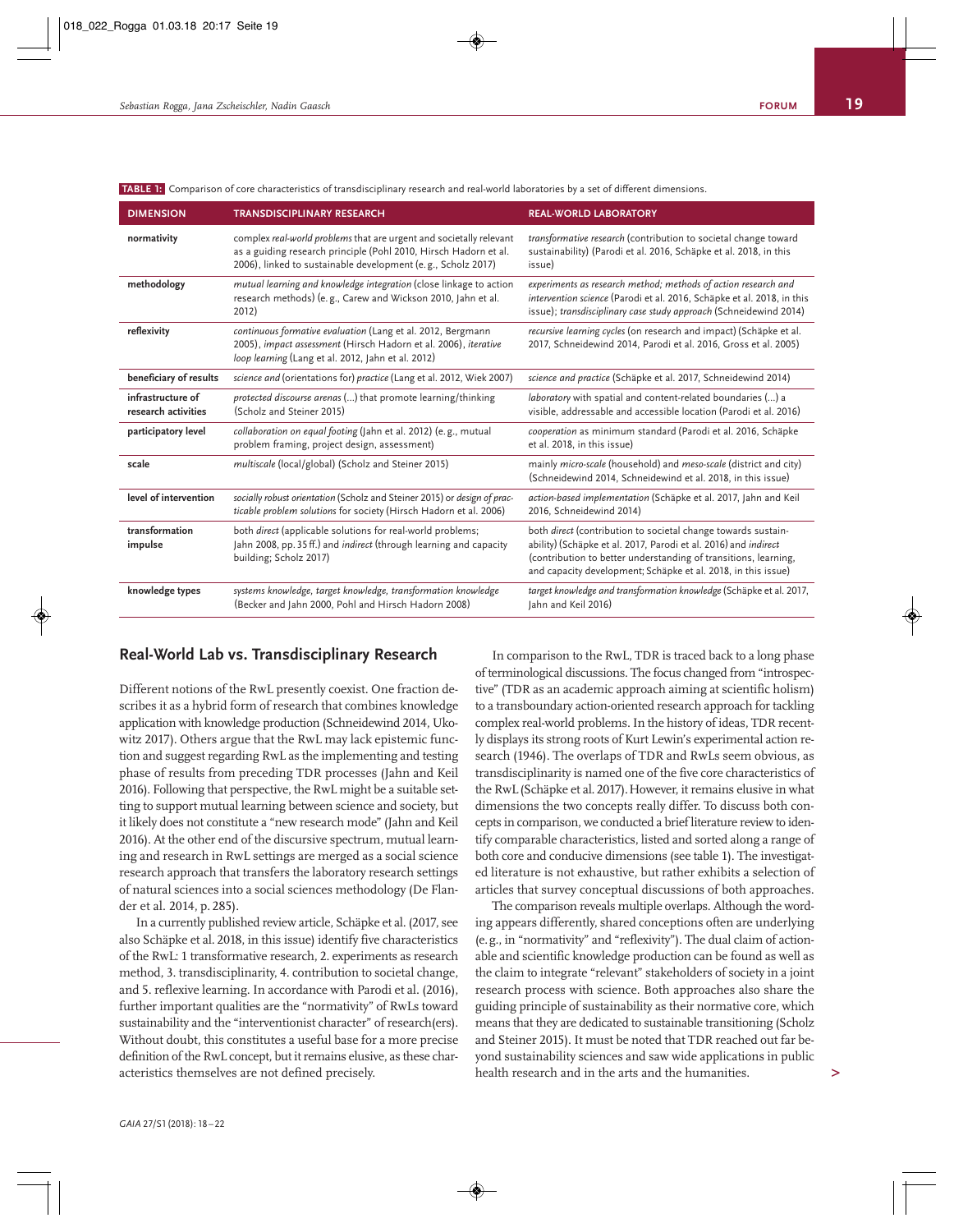Deviations can be identified even though commonalities abound. One major difference is the focus on the intervention and transformation of the RwL's research activities, whereas TDR implements a rather moderate approach. While TDR aims to support stakeholders through joint learning and negotiation processes to better address transformation processes (Scholz 2017), RwLs operate in a much more direct way by affecting real-world practices.

Another difference can be identified on the scale level whereas TDR covers all scale-levels (even though macro-scale studies remain scarce), RwLs take a strong stand to micro-scale and mesoscale settings (Schneidewind 2014).

A conceptual comparison along methodological aspects remains elusive. While methods of knowledge integration build the core methodology of TDR (Jahn et al. 2012, cf. Hoffmann et al. 2017), a respective approach within the RwL is still open (Schäpke et al. 2017). While Schneidewind (2014) acknowledges the "transdisciplinary case study" approach as a feasible contribution to construct a RwL (2014, p. 3), the core methodology of conducting a RwL appears to be experimentation in social contexts (e.g., Schäpke et al. 2017). Even though conceptual links exist, as processes of transdisciplinary (TD) knowledge integration might also occur in the RwL (Jahn and Keil 2016), knowledge production through experimentation differentiates the RwL from TDR. Eventually, whereas TDR claims to produce systems knowledge (which is predominantly a scientific domain), target knowledge, and transformation knowledge, there seems to be a focus on the last two in the RwL (Jahn and Keil 2016).

Our brief comparison shows that conceptual differences between TDR and the RwL are mainly gradual. The level of intervention and the transformation impulse are especially a matter of distinction. In addition, there seems to be a shift toward practice and a different underlying role of scientists in RwLs.

## **The Merging of Transdisciplinary Research and Real-World Lab in Research Practice**

However, we observed this shift toward practice and an interventionist character already in today's TDR practice. This finding is based on our experience from scientifically accompanying and studying two funding programmes within the *FONA* framework of the German Federal Ministry for Education and Research  $(BMBF)^2$  over a time span of seven years, including 22 transdisciplinary research projects (see Zscheischler et al. 2017, Zscheischler et al. forthcoming).

We observed that TDR in practice increasingly incorporates elements that can be named stand-out characteristics for RwLs. For example, many projects provided testing and implementation phases in their project designs although this was not explicitly required in the announcement. The emphasis on the implementation also may be one reason for another observation: the practical outcome of the projects seems to be of primary importance – oftentimes, at the expense of scientific relevant output. Meanwhile,

some funding calls specifically demand such implementation phases in TDR projects (e.g., BMBF announcement *Stadt-Land-Plus*). The desire to provide useful transformation impulses and "successful solutions" on the part of research policy is understand able. However, the implementation imperative increasingly pushes science to a certain extent toward "solutionism" (cf. Strohschneider 2014). With this regard, it is also a responsibility of science policy to prevent the scientific system from over-functionalisation and to maintain its specific quality of performance. It should be avoided that the catchphrase "succeed or succumb" adds to "publish or perish" – at least for scientists who seek to aspire to the field of sus tainability science. At this critical point, we suggest the RwL concept might be of specific value because it invokes the potential to lower mere utilitarian thinking on the TDR approach that is raised by science policy.

## **Real-World Labs and the Conceptual Clarification of Transdisciplinary Research**

We argue that RwLs might support the step forward from developing knowledge for a transformation orientation toward testing, evaluating and adjusting practicable solutions. In this regard, we agree with Jahn and Keil (2016) that RwLs can be connected fruitfully as an implementation phase following a TDR process. Still, we are not as sceptical regarding epistemological constraints. We pose that a multitude of scientific questions can be addressed and answered in experimental "testing areas" such as the RwL (see also Lewin 1946, Schäpke et al. 2017, pp. 14ff.). Thus, RwLs may support evaluating target and transformation knowledge that was generated in the preceding TDR process (see also Krohn et al. 2017). Social scientific issues on societal change, acceptancy, transferability and framing conditions for sustainability innovations especially may be addressed. What further research questions may potentially arise from the RwL needs to be investigated empiri cally and could be subject of corresponding meta-research.

In any case, the need to involve scientists in the RwL arises sole ly from the scientific value and vice versa. Thus, in accordance with Jahn and Keil (2016) we conceptualise the RwL as an optional fourth phase as addition to an ideal TDR process that inhibits the opportunity for scientific knowledge gain in the science feedback loop (see figure 1).

From our point of view, RwLs involve not only the opportunity to specify the definition of TDR, but in this context, RwLs also have the potential to release TDR practice from the increasingly observed burden to provide ready-tailored solutions and the corre sponding implementation imperative. While the wording of "laboratory" has been criticised (Parodi et al. 2016), we think it also implies the experimental character of open-ended research, allow-

<sup>2</sup> *Sustainable Land Management*(2010 to 2017): *http://nachhaltiges-landmanagement.de/startseite*

*Innovation Groups for Sustainable Land Management*(2013 to 2020): *https://innovationsgruppen-landmanagement.de/de*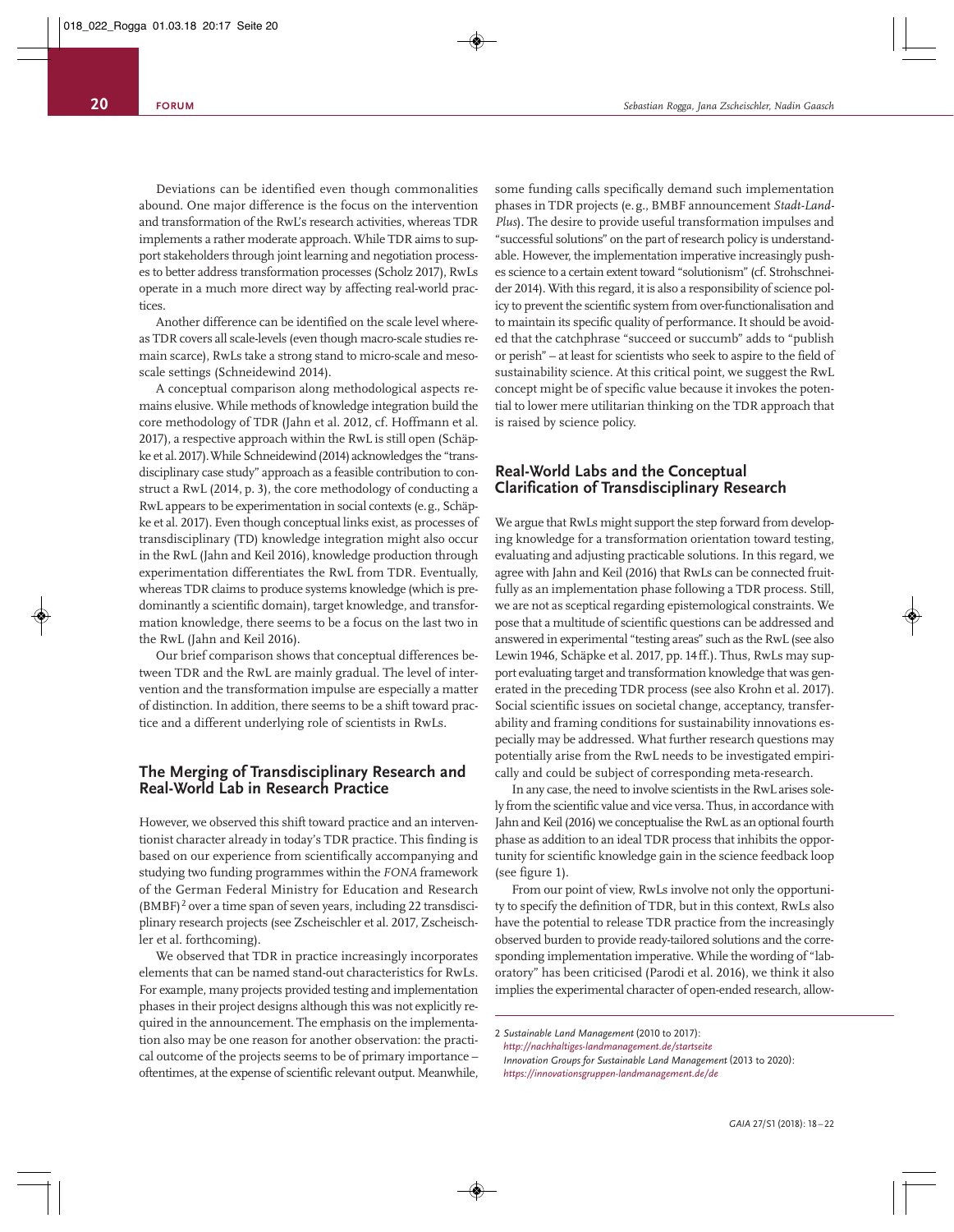

Phase 4

#### **FIGURE 1:**

typical transdisciplin ary research (TDR) process adapted from Jahn and Keil (2016). In contrast to Jahn and Keil, we suggest integrating RwLs as an optional (dotted line) phase in which knowledge and possible solutions resulting from a preceding TDR process can be tested. The two dotted arrows directing to the societal and to the scientific feedback loop illustrate assumed benefits for both discourses.

ing failure and a continuing search for new research questions and thus, suits well with an unachievable ideal state of sustainability.

We also suggest that the transition from a TDR process into a RwL (from phase 3 to 4) should go along with a significant responsibility shift in which the practice partners take the driver's seat of the ongoing process. Such a shift might also amplify the transformative impulse.

In any case, we argue that a RwL that succeeds a TDR process should not be mandatory. Instead, the potential (or urgency) for a RwL should be assessed during the course of the TDR process.

### **The Role of Science Must Be Critically Self-Reflected**

Due to the interventionist character of the RwL, ethical concerns and legitimation questions also call an increased attention (see also Jahn and Keil 2016). With this backdrop, criteria for socially responsible research processes as suggested by Helming et al. (2016) gain importance. We additionally claim that our suggestion of integrating the RwL into a preceding TDR process, which accompanies a fair and inclusive negotiation and consideration of a real-world problem that involves all relevant stakeholder groups and the corresponding perspectives, might mitigate legitimation concerns and provide reflection not only on benefits and intended effects but also on harms and unintended consequences. Thus, it may reveal faulty designs of possible solutions before time-intensive testing leads to frustration among societal stakeholders. In addition, conflicts of interests and values can be made transparent, and uncertainties and individual risks can be assessed.

practice at the step from TDR process to the RwL prevents scientists from falling into an "activist" role in which scientists become "normative agents of sustainable transitioning". In accordance to Scholz (2017), we make a plea for the "facilitating" role of scientists in which science acts as public good within a science-society relationship to avoid strongly normative lobbying and "solutionism" (see Strohschneider 2014).

Our recommendation of a responsibility shift from science to

# **Conclusion**

The conceptual overlaps of the examined concepts are manifold and justify the question of the novelty of the RwL. Thus, it is not surprising that contemporary scientific programmes that claim to work transdisciplinary contain largely RwL characteristics even though they do not take the label (see also De Flander et al. 2014, p.285). Despite scepticism about the novelty of the RwL, the concept offers potential for the discourse on TDR, especially on the issue of the "transformation impulse". If TDR is conceived as a process that provides only socially robust knowledge and orienta tion (instead of solutions), then the RwL could be conceptualised as an optional fourth stage in an ideal-type TDR model where evi dence-supported solutions can be tested, adjusted, and make progress.

With this regard, we are not as sceptical regarding epistemological constraints as Jahn and Keil (2016) have argued. Furthermore, we argue that the concept of RwL can support the conceptual clarification of TDR and thus may counter the increasing trend of research policy to include more implementation requirements as mandatory parts for the funding of TDR projects. **>**